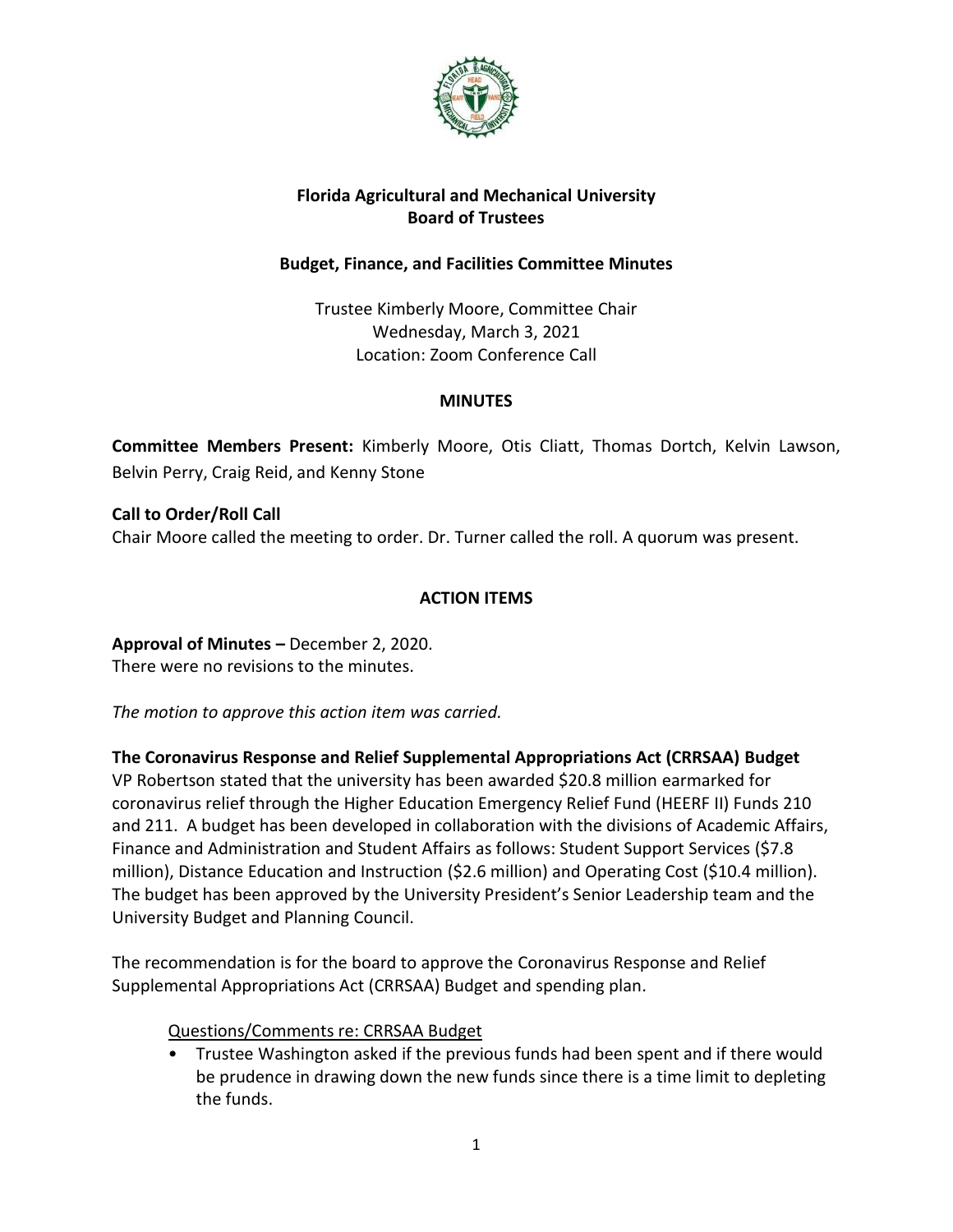

*Response: VP Robertson responded that the previous funds have been spent and that, upon board approval, the committee will move to begin expending the current funds since there is a 90-day window to approve or reject.*

*The motion to approve this action item was carried.*

## **Accounts Receivable Write-offs**

AVP Jackson, University Controller, submitted a request for approval of the student accounts receivable write-offs list for uncollected receivables recorded prior to June 30, 2021. The accounts are older than two years and are written off for financial reporting purposes. Records of debt to the university are maintained and students are not allowed to register or obtain transcripts prior to satisfying their debt.

The recommendation is for the board to approve the \$3.4 million write-off for FY21.

Questions/Comments re: Accounts Receivable Write-offs

- Trustee Dubose asked for recommendations from the committee on how to reduce the uncollected receivables. *Response: VP Robertson responded by stating that this is the unfortunate part of students not succeeding and leaving the university with a financial balance. The university has implemented a payment plan to make it easier for families to budget the gap. Students have also seen an increase in financial assistance, which has also reduced their student loan debt.*
- Trustee Lawson stated that, as in previous years, there were some large equipment items in the report and wanted to ensure that the appropriate documents and/or police reports to substantiate the loss.

*Response: VP Robertson indicated that the amount is strictly student receivables.*

• Trustee Dortch asked if the liability fall back on the university if student loan debt is canceled.

 *Response: VP Robertson stated that student loans are processed through the federal government or private institutions. Therefore, they are not the university's obligation.*

*The motion to approve this action item was carried.*

### **Revision to BOT Policy 2005-05: Preparation and Submission of Budget**

VP Robertson and Director Murry requested an increasing in the authority limit to amend budgets to \$1 million from the current \$100,000. They expressed concerns regarding the policy, which has not been updated since December 2009. The changes in the Board approved budgets is necessary to accommodate situations where additional revenues are collected or due to an extraordinary increase in costs. The current limit creates exception processing or payment delays if the transactions must wait until the next board meeting.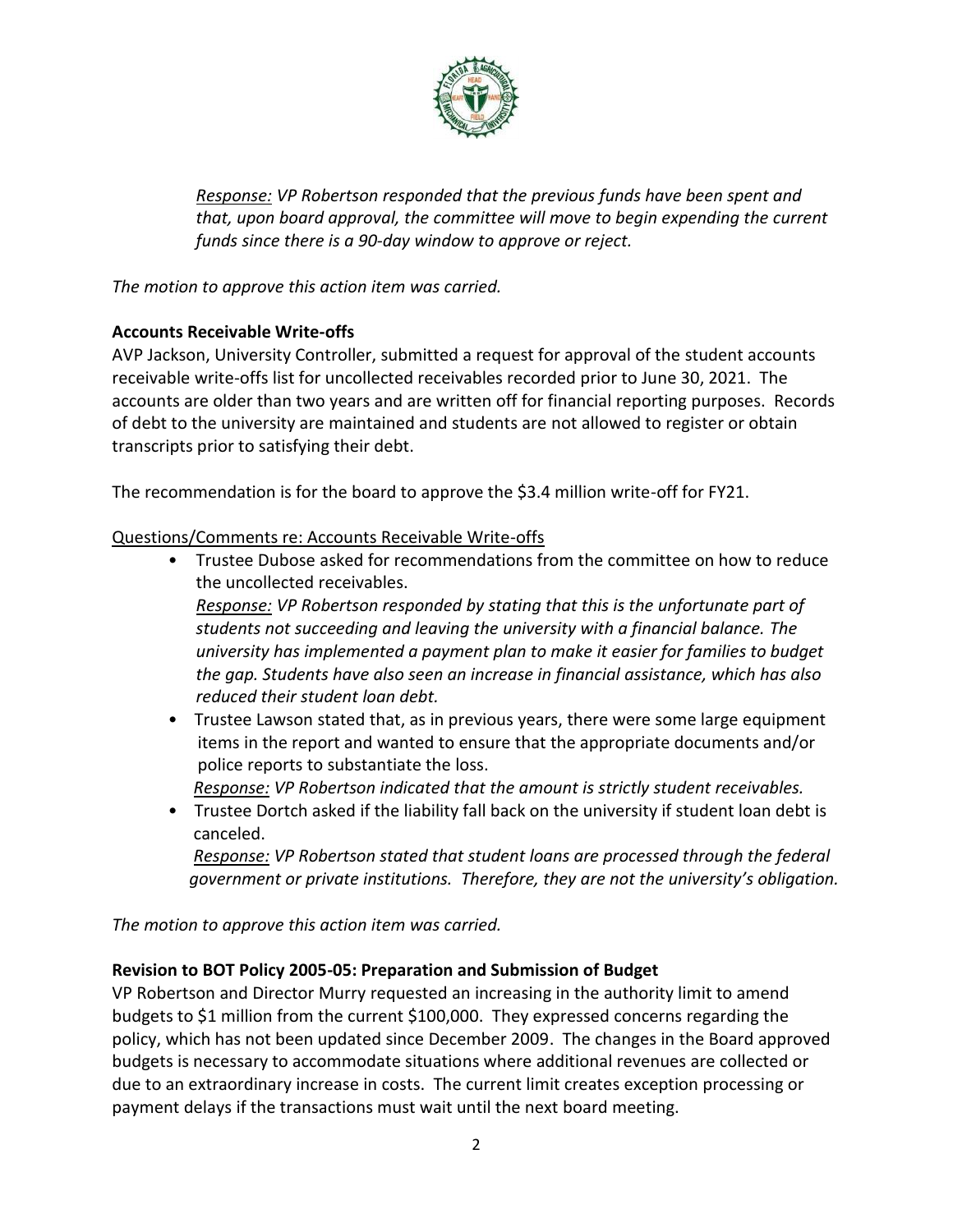

Questions/Comments re: Revision to BOT Policy 2005-05: Preparation and Submission of Budget

- Trustee Lawson expressed reservations with the recommendation. He stated that \$1 million of FAMU's budget is much larger than other SUS institutions. He agreed to increasing the threshold, but recommended that the board move to a step change rather than a 10-fold change.
- Trustee Dortch requested to hear President Robinson's feedback. *Response: President Robinson stated that he is totally confident that the team can manage the higher limit and in this framework.*
- Trustees Cliatt and Stone agreed with Trustee Lawson in the board looking at the increase in phases. They, along with Trustee Cavazos, support the \$500,000 threshold increase rather than the \$1 million. Trustees Reed, Perry and Washington posed additional questions regarding the average amount and the number of times the requests comes before the board for approval annually. Trustee McClinton supported the increase and stated his concern of not having the ability to assist students during the fall semester due to allocations of funds after the December board meeting.

 *Response: VP Robertson and Ms. Murry clarified with the board that the recommendation is for additional budget authority after collections have taken place. In other words, the recommendation is only for expenditures that are collected above the original budget amounts. The increase limit is consistent with the President's current spending approval limits.* 

The committee recommended that the BOT temporarily approve the revision to BOT Policy 2005-05 that gives the president the authority to amend the approved operating budget as necessary to accommodate changes in revenue, expenditures, statutory increases and technical amendments without additional Board of Trustee's approval up to \$500,000 and revisit the item at the next board meeting with appropriate data outlining what the situations are.

### *The motion to approve this action item was carried.*

*Prior to the full Board of Trustees (BOT) meeting on the following day (Thursday, March 4, 2021) General Counsel's office informed there could not be a policy that includes the language "temporarily". Therefore this Action Item was removed from the BOT Consent Agenda and was not considered for vote by the full board. In a future meeting, the Action Item will be revisited for consideration.*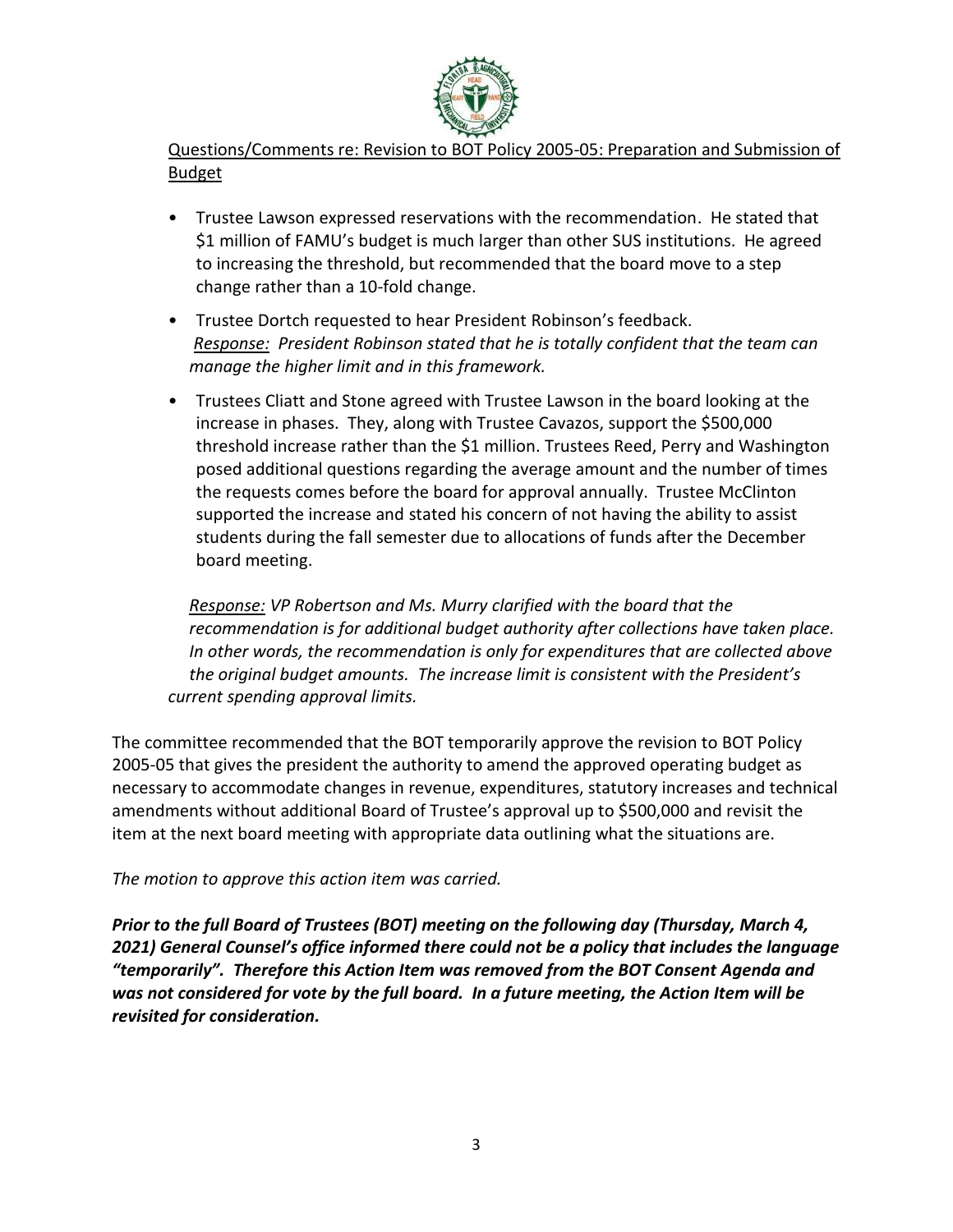

#### **Revision to BOT Policy 2007-01A: Enterprise Information Systems Security and Controls** VP Robertson opened the discussion by introducing Mr. Ron Henry, CIO, and stated that the proposed revisions to BOT Policy 2008-01A are the result of the recommendations of several internal and external audits.

Mr. Henry presented the revisions to the policy adopted in 2008 to eliminate redundancy, to bring it into compliance with federal guidelines established by the National Institute of Standards and Technology (NIST), and proposed modifications that specifically identifies compliance with the university's enterprise information system security and controls protocols.

The staff recommended that the board approve the revisions to the university policy to improve the overall cybersecurity for the university, which clearly identifies the goal of compliance for both NIST protocols.

*The motion to approve this action item was carried.*

# **INFORMATION ITEMS**

### **Vice President for Finance and Administration's Report:**

# **a. Financial Status Report / Quarterly Budget Review**

VP Robertson presented the board-approved operating budget of \$375.5 million for FY21, which is a reduction from the approved FY20 budget of \$387.8 million. The current run rate is 75%. Predictions indicate a balanced budget with a small surplus for FY21.

### **b. COVID-19 Expenditures Report to Date**

Dr. Erick Akins, Executive Director, Title III, presented the CARES Act fund distributions ending February 5, 2021 with a breakdown of the initial \$26.3 million in fund allocations. He reported that the university has reported \$16.6 million in expenditures to the Department of Education and has approximately \$5 million remaining.

### Questions/Comments re: COVID-19 Expenditures Report to Date

- Trustee Washington requested clarification of the spend amount. *Response: Director Akins reported 93.5% expenditure of the HBCU and 83.8% expenditure of HBCI.*
- Trustee Reed asked if there were defined categories of expenditures. *Response: Director Akins indicated that there were no set categories, only expenditures as a result of COVID-19.*
- Trustee Lawson asked if there were expenditures that were encumbered that could not be paid for with the CARES Act dollars.